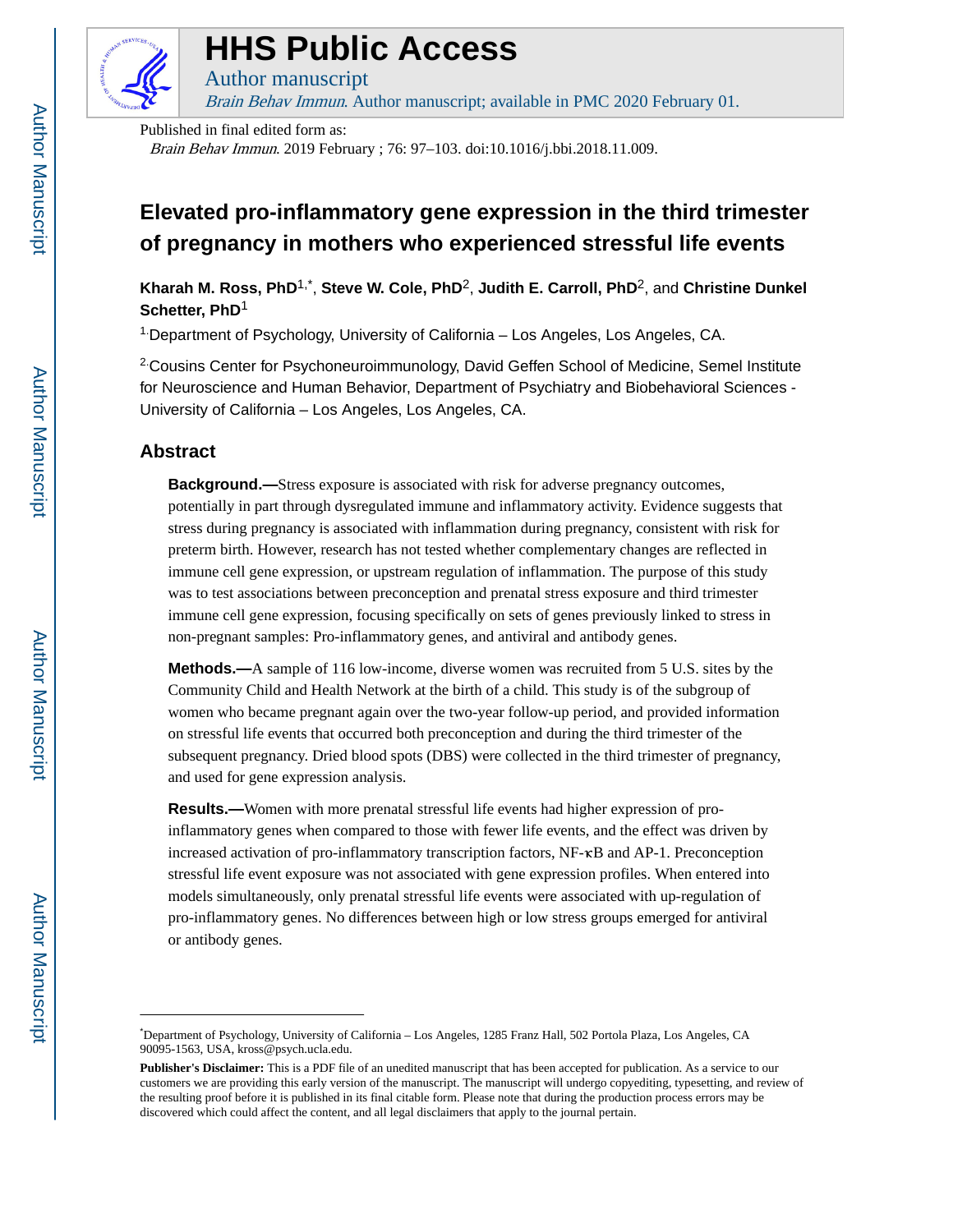**Conclusions.—**Prenatal stress exposure was associated with up-regulated pro-inflammatory gene expression during pregnancy, and increased activity of NF-κB and AP-1. In contrast, stress occurring preconception was not associated with gene expression. These results are consistent with the hypothesis that stress-induced activation of pro-inflammatory transcriptional pathways in pregnancy, but not earlier, may increase risk for inflammation-driven adverse pregnancy outcomes.

#### **Keywords**

Preconception; pregnancy; gene expression; stressful life events; inflammation

# **1. Introduction**

Altered or dysregulated immune and inflammatory activity during pregnancy increases risk for adverse pregnancy outcomes, like preterm birth (Christian, 2012b; Romero et al., 2006). The immune system plays a key regulatory role across pregnancy (Christian, 2012b; Cunningham et al., 2014), and is characterized by unique, pregnancy-specific adaptations that protect the developing fetus from the maternal immune system and support the tissue remodeling necessary to pregnancy (Mor and Cardenas, 2010). Factors that derail these pregnancy immunological adaptations towards the end of the third trimester of pregnancy, such as infections or low-grade inflammation caused by obesity or smoking, can prematurely activate inflammatory labor and delivery cascades, resulting in premature birth and lower birth weight (Bowen et al., 2002; Christian, 2012b; Denison et al., 2010; Dizon-Townson, 2001; Greig et al., 1997; Holt et al., 2011; Murtha et al., 2007; Park et al., 2005; Romero et al., 2006). Indeed, low-grade inflammation, as indexed by elevated levels of peripheral pro-inflammatory markers, e.g. interleukin (IL) 6 and IL1β, has been observed in women who went on to have preterm labor compared to those who did not (Ferguson et al., 2014; Gargano et al., 2008; Greig et al., 1997). As such, understanding the factors that alter late pregnancy immune or inflammatory activity has implications for understanding preterm birth risk.

Stress exposure during pregnancy has been associated with increased risk for adverse pregnancy outcomes, including preterm birth (Coussons-Read, 2012; Dunkel Schetter, 2011). Stress-induced changes in pregnancy immune and inflammatory activity are one proposed pathway linking prenatal stress and preterm birth (Christian, 2015; Coussons-Read et al., 2012). Higher prenatal stress is associated with increased circulating levels of proinflammatory markers IL6 and tumor necrosis factor (TNF)α, and lower anti-inflammatory marker IL10 during pregnancy (Coussons-Read et al., 2005), elevated production of proinflammatory cytokines IL6 and IL1β following lipopolysaccharide (LPS) activation of peripheral blood mononuclear cells obtained during the third trimester (Coussons-Read et al., 2007), and greater pregnancy Epstein-Barr virus re-activation, or reduced cellular immune competence (Christian, 2012b). Although these effects are believed to be due to stress-driven changes in immune cell function, published research has not directly tested the intracellular inflammatory profile using gene expression profiling, nor the related transcription control pathways that may mediate such effects in the context of pregnancy.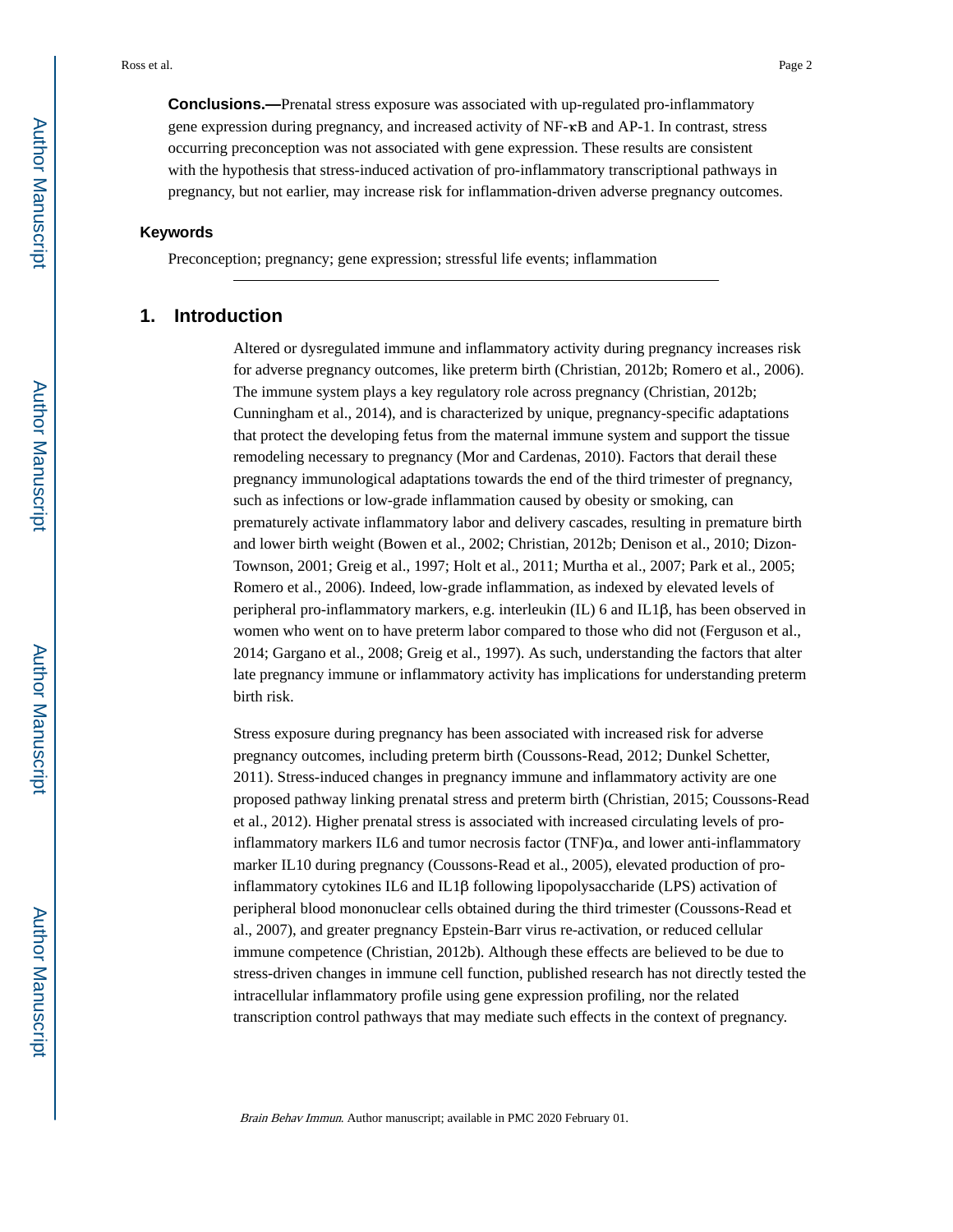In non-pregnant adults, stress exposure activates neuroendocrine pathways, i.e. hypothalamic-pituitary-adrenal (HPA) axis and the sympathoadrenal system, that release glucocorticoids and catecholamines, respectively, into the circulation. Glucocorticoids and catecholamines, in turn, act on immune cell glucocorticoid and adrenergic receptors to promote expression of pro-inflammatory genes, and thus change immune cell function (Cacioppo et al., 2000; Charmandari et al., 2005; Irwin and Cole, 2011; Sapolsky et al., 2000). Specifically, in healthy adults, stress exposure can induce a gene expression program known as the conserved transcriptional response to adversity (CTRA), which involves upregulated expression of pro-inflammatory genes, e.g.  $IL1\beta$ ,  $IL8$ , PTGS2, and downregulated expression of antiviral, e.g., Type I interferon innate response gene families, and antibody-related genes, e.g. IGL, IGH, IGG (Cole, 2013, 2014). Given that the CTRA profile indicates an immune cell regulation program skewed towards pro-inflammatory activity, it is possible that activation of the CTRA gene expression profile in the context of pregnancy could be a mechanism through which stress exposure links to immune-related adverse birth outcomes. However, neuroendocrine axis and immune system activity and physiological responses to stress exposure during pregnancy are in many ways different from those observed in non-pregnant individuals (Christian, 2012a; Mor and Cardenas, 2010). For example, evidence suggests that pro-inflammatory activity is down-regulated mid-pregnancy, but increasingly up-regulated from mid- to late-pregnancy. In contrast, innate viral immunity, e.g. interferon family of cytokines, is up-regulated mid-pregnancy, but down-regulated from mid- to late-pregnancy (e.g., Ross et al., 2016). Given that both of these processes are important components of the CTRA, it is important to understand how CTRA dynamics unfold in the context of pregnancy, and whether stress exposure during pregnancy elicits a CTRA gene expression profile in a manner similar to non-pregnant adults.

In addition, the role of stress exposure before pregnancy is understudied, with most studies focusing on the effects of stress exposure during pregnancy (Coussons-Read, 2012; Dunkel Schetter, 2011). The role of preconception stress exposure in pregnancy immune and inflammatory activity is, in large part, understudied due to the difficulty and expense in collecting prospective samples prior to conception. A few epidemiology studies have explored the role of bereavement, experienced either preconception or prenatally, on infant mortality risk in Swedish and Danish populations (Class et al., 2013; Class et al., 2015). In both studies, death of a first degree relative experienced 6 months prior to conception, but not during the pregnancy, was associated with increased infant mortality, possibly through altered risk for adverse pregnancy outcomes, such as preterm birth. In contrast, another study compared the effect of preconception chronic stressors, such as socioeconomic status, and preconception experience of stressful life events, and found that chronic stressors before pregnancy, but not stressful life events during pregnancy, predicted birth weight (Strutz et al., 2014). These studies collectively suggest a potential role of preconception stress in predicting adverse pregnancy outcomes. Given that stressors experienced in early life, e.g. during childhood, are associated with adult immune cell gene expression (Chen et al., 2011; Cole et al., 2012; Miller et al., 2009), it is conceivable that stressors experienced prior to conception could also affect immune cell gene expression during pregnancy. To date, no studies have tested the associations between preconception stress and pregnancy immune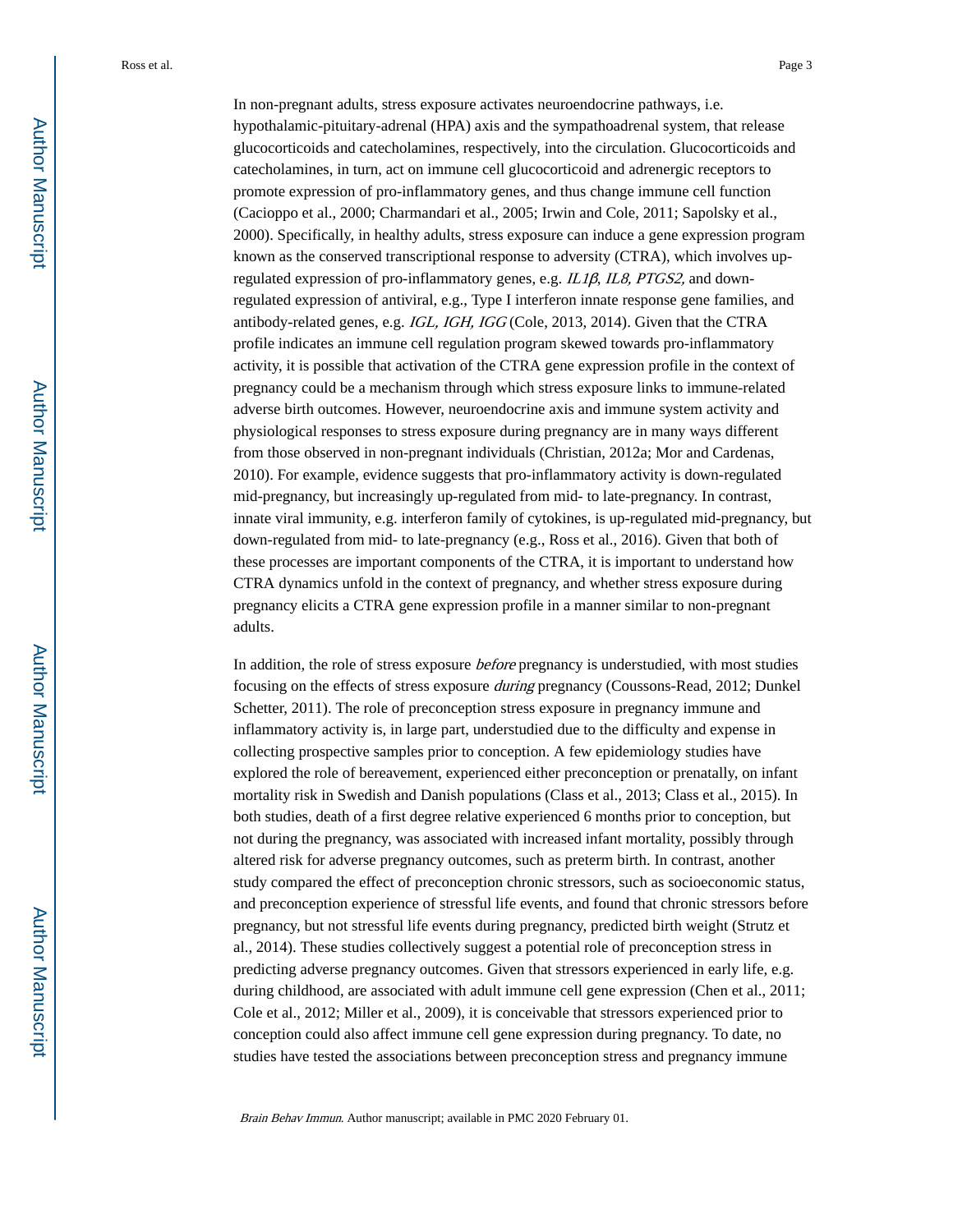parameters, such as immune cell gene expression, or compared the independent contributions of preconception and prenatal stress exposure to inflammatory or immune activity during pregnancy.

In sum, although stress exposure could increase risk for preterm birth through altered immune function, no studies have explored the transcriptional control pathways or programs, i.e. the CTRA, that could mediate these effects, or assessed whether timing of stress before or during pregnancy affects these processes. As such, the purpose of this study was to explore links between prenatal and preconception stress exposure and immune cell gene expression during the third trimester of pregnancy using data from a prospective-study of stress and postpartum outcomes conducted by the Community Child Health Network (CCHN). A sample of diverse, low-income women was recruited following the birth of a child at five sites across the US. A subset of women in this cohort became pregnant again over the two-year study period, and were followed through their subsequent pregnancy. Consequently, both preconception and prenatal data on stress exposure are available for this sub-sample. Dried blood spots (DBS) were collected during the third trimester of the subsequent pregnancy, and were assayed for immune cell gene expression. We hypothesized that 1) greater stress exposure *during* pregnancy would be associated with up-regulated proinflammatory gene expression; 2) greater stress exposure prior to conception would also be associated with up-regulated pro-inflammatory gene expression; and 3) preconception and prenatal exposure to stressful life events would be independent predictors of the CTRA. Given alterations in antiviral immunity during pregnancy, exploratory analyses also examined whether greater prenatal stress exposure was associated with the other major component of the CTRA gene expression profile, that is, lower expression of Type I interferon-related antiviral genes and antibody-related genes (Cole, 2013, 2014).

## **2. Methods**

#### **2.1. Participants**

The data were collected by the Community Child Health Network (CCHN; 2008-2010). The full cohort consists of 2,510 low-income women recruited from five sites across the US (Washington, DC; Baltimore, MD; Los Angeles, CA; Lake County, IL; eastern North Carolina). Women were recruited following the birth of a child, as per eligibility criteria and recruitment procedures that are reported elsewhere (Dunkel Schetter et al., 2013; Ramey et al., 2015). By study design, the sample is Black, Latina and non-Hispanic White only, and they were residing in diverse and mostly low-income areas. At some point over the followup period, 416 participants (20%) indicated that they had become pregnant again. Of these, 343 (82%) consented to participate in the subsequent pregnancy follow-up study. The sample in the present research consists of 116 women who had banked dried blood spots (DBS) and stressful life event data. Participants provided informed, signed consent to participate, and all protocols followed Declaration of Helsinki procedures. Study procedures and protocols were reviewed and approved by the Institutional Review Boards of all community and academic institutions associated with CCHN (Ramey et al., 2015).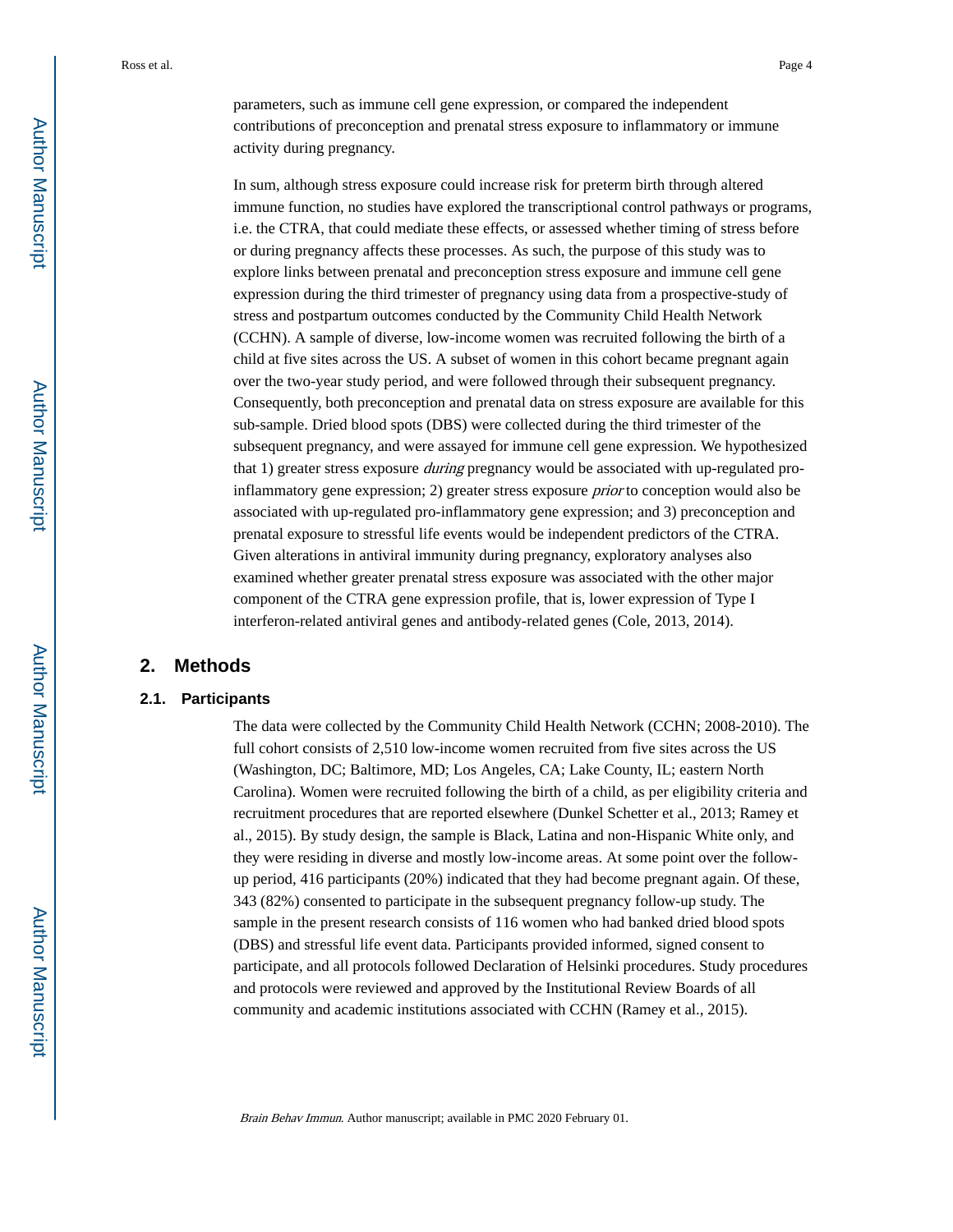#### **2.2. Procedure**

Trained interviewers conducted structured interviews in English or Spanish in participants' homes at 1 month, 6 months, and 12 months after the birth of the index child (which was the preconception period for the subsequent pregnancy), and during the second and third trimester of the subsequent pregnancy. Dried blood spots (DBS) were collected during the third trimester of the subsequent pregnancy, and assayed for genome-wide transcriptional profiles using RNA sequencing (RNAseq). Stressful life events in the past year were assessed at 1 month and 12 months after the birth of the index child (preconception), and during the third trimester of the subsequent pregnancy (prenatal). Because women became pregnant at varying times over the preconception follow-up period, and to ensure that all women had preconception stressful life events reported over a consistent 12 month period, preconception stressful life events were taken from either the 1-month or 12-months postpartum assessment, depending on which immediately preceded the pregnancy.

#### **2.3. Stressful Life Events**

Participants reported stressful life events using an adapted version of the 25-item Life Events Inventory (Dominguez et al., 2005). Items included major changes in work or home responsibilities (including job loss), serious illness or injuries, accidents or violent crimes, death of close friends or family, and natural disasters. Although most events were episodic, some represent chronic stressors (e.g. interpersonal problems), and events themselves are known to have chronic aftermaths. At each assessment, participants reported only events that had occurred over the past year with yes (1) or no (0). Number of stressful life events reported preconception and during pregnancy were significantly correlated,  $r = .443$ , suggesting that women who experienced more stressful life events preconception were likely to experience more stressful life events during pregnancy, but that variability in stressful life experiences between the two time points was also evident (80% unshared variance). To facilitate interpretation of gene expression results in terms of fold-differences, women were classified into one of two groups for both the preconception and prenatal assessments, based on a cut-off that produced an equivalent distribution of participants among groups for both the preconception and prenatal periods: Those who had < 3 stressful life events over the reporting period (low stress; 0), or those who had ≥ 3 stressful life events over the reporting period (high stress; 1). To ensure that this dichotomization did not distort results, ancillary analyses also treated stressful events as a continuous variable.

#### **2.4. Inflammatory gene expression**

A non-fasting blood sample was collected onto a DBS card and assayed for genome-wide transcriptional profiles using RNAseq. Briefly, a finger was lanced and capillary blood collected on filter paper. DBS cards were allowed to dry for 30 minutes, and then stored at −30°C until a subset of each sample was assayed for metabolic markers (data not reported here). Remaining DBS were stored at −80°C and shipped to the UCLA Social Genomics Core Laboratory for RNA extraction as previously described (McDade et al., 2016). RNA samples were converted to cDNA libraries using the QuantSeq 3′ mRNA-Seq Library Prep Kit FWD for Illumina (Lexogen Inc. Greenland, NH) and sequenced using an Illumina HiSeq4000 instrument (Illumina Inc., San Diego CA) in the UCLA Neuroscience Genomics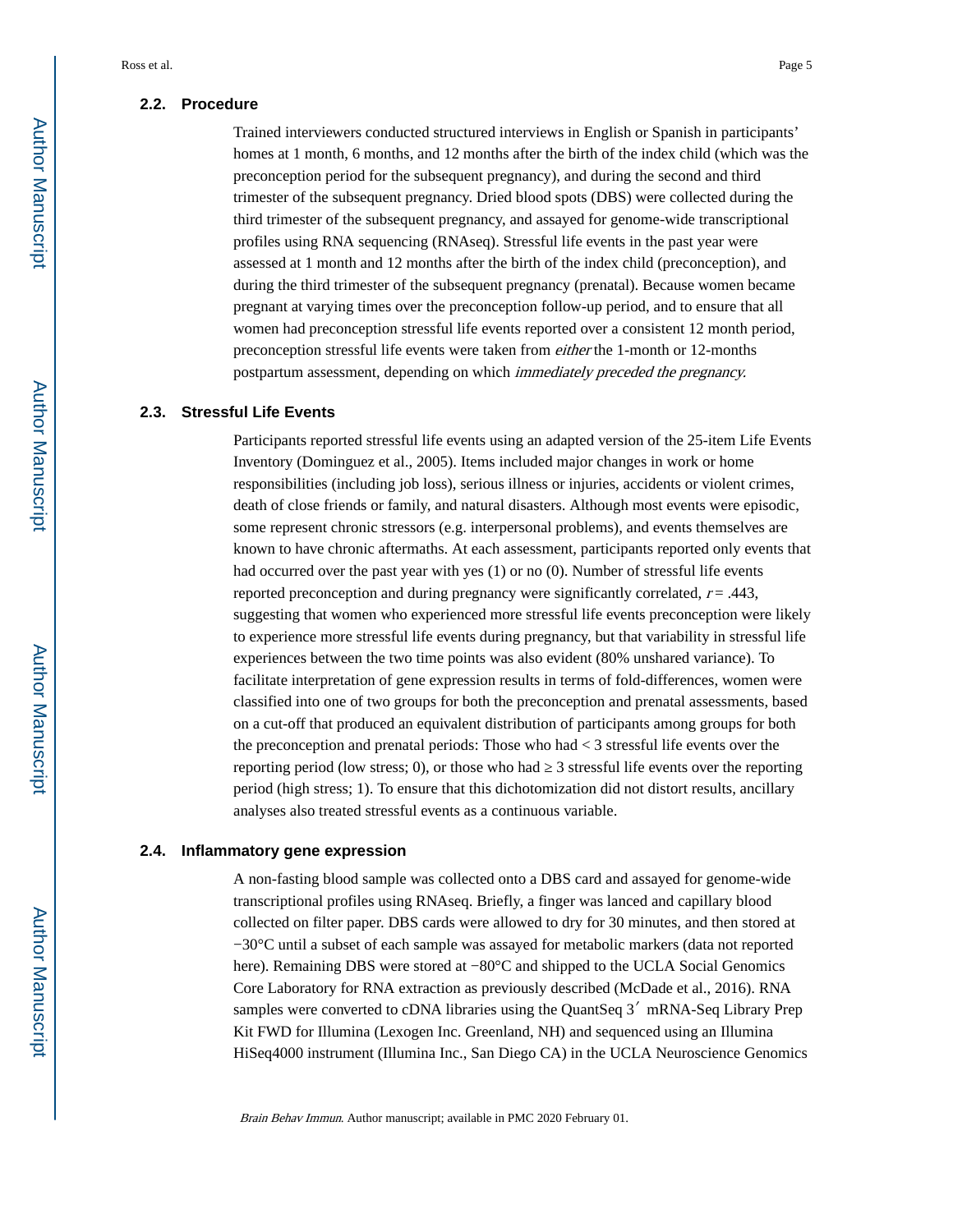Core Laboratory, following the manufacturers' standard protocol. The QuantSeq assay is highly sensitive and produces reliable results even for moderately degraded samples (valid down to RNA Integrity Number value of 3), and is thus particularly well suited for assay of DBS-derived RNA samples. DBS samples generally yield insufficient RNA for quantification of RNA integrity prior to assay (e.g., by Agilent capillary electrophoresis), so this study used standard endpoint quality control metrics that assess sample validity by testing for an expected high cDNA yield (i.e., sufficient for > 10 million sequencing reads), expected high rates of read alignment to the human genome sequence (which does not happen if samples are highly degraded), and a high correlation of gene expression values with the average expression level derived from all other samples (i.e., a correlogram internal consistency metric) (McDade et al., 2016). All samples passed multiple endpoint quality assurance thresholds for DBS RNAseq samples, including >10 million single-strand 65 nucleotide reads per sample, >90% of reads aligning to the reference human genome, and a correlogram average profile r  $\,$  .80. Gene expression values were normalized to transcript counts per million total transcripts and log<sub>2</sub>-transformed for analysis by linear statistical models as outlined below.

#### **2.5. Covariates**

We considered several covariates for analyses: Maternal age (years) recorded during the third trimester of pregnancy; maternal self-identified race/ethnicity (Black vs. Latina and White, Latina vs. Black and White); alcohol consumption, smoking; pre-pregnancy body mass index (BMI) taken at last preconception assessment; gestational age at the third trimester assessment based on all available information (e.g. ultrasounds, reported conception date, and medical charts); and maternal infection reported or treated over the pregnancy (present/absent). Height and weight measurements were taken at 1 month, 6 months and 12 months postpartum, and were used to calculate BMI ( $\text{kg/m}^2$ ) = weight / height<sup>2</sup>. Infections during pregnancy were obtained from medical risks and conditions questions administered during both the second and third trimester interviews. Questions included whether a health care provider had told the participant they had, for example, a bladder infection, or if they were "given any medications to treat infections, such as vaginal, bladder or kidney infections, during this pregnancy." If women responded 'yes' to any of these questions, at either the second or third trimester assessment, they were coded as having had an infection over the pregnancy. Few women reported any alcohol consumption  $(N = 1)$ or any cigarette use  $(N = 5, 4%)$  at any point over the pregnancy. As such, these variables were not included as covariates.

There is evidence that peripheral inflammation across pregnancy varies as a function of gestational age at assessment (e.g., Ross et al., 2016). However, data on gestational age at the prenatal assessment were available for only 89 participants (77%). Since having missing data on gestational age was not associated with number of stressful life events experienced over pregnancy,  $r = -159$ ,  $p = .090$ , or preconception,  $r = .006$ ,  $p = .951$ , this variable was not included in analyses. Thus, final covariates included in models were age, race/ethnicity, pre-pregnancy BMI, and infection reported over pregnancy.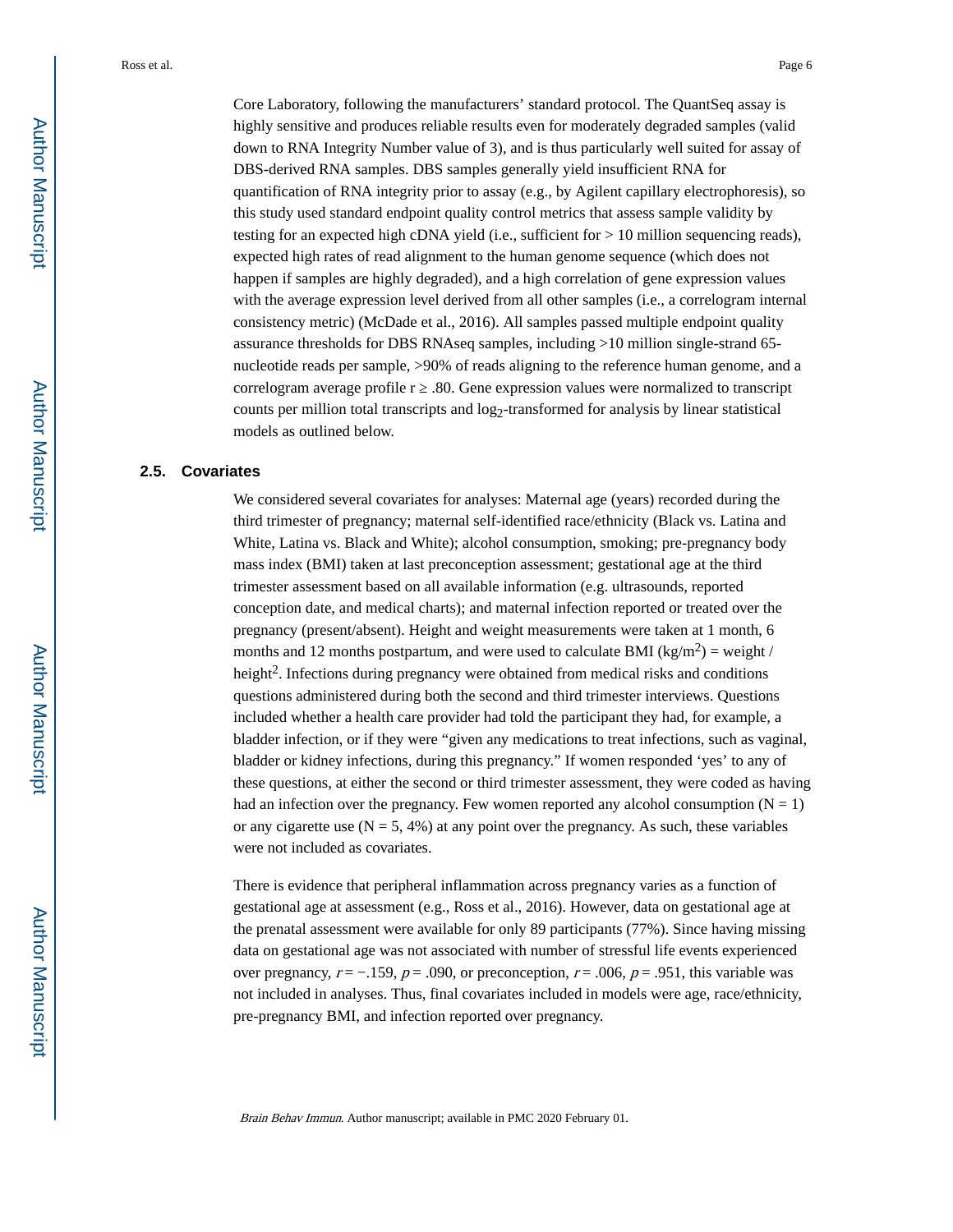#### **2.6. Statistical analyses**

Gene expression data were analyzed using standard methods for targeted hypothesis testing in genome-wide transcriptional profiles (Cole et al., 2003; Cole et al., 2005; Fredrickson et al., 2013; Miller et al., 2008). Gene expression data were normalized "gene transcripts per million total transcripts" (TPM), that were floored at 1 TPM, log<sub>2</sub>-transformed, and screened to exclude transcripts that varied by  $< 0.5 \log_2$  units across participants (to remove genes that were generally undetectable or showed no appreciable variation in expression levels across samples). Remaining data were analyzed using linear mixed models to predict differences in gene expression profiles from stressful life event group, controlling for age, race/ethnicity, pre-pregnancy BMI, and recent infection. Where indicated, ancillary analyses additionally controlled for variations in leukocyte subset prevalence by including as covariates the abundance of mRNAs encoding CD3, CD4, CD8, CD19, CD14, CD16, and CD56.

Primary analyses examined relationships between stress exposures and average expression of an a priori-specified set of 19 pro-inflammatory gene transcripts utilized in previous CTRA research (e.g., IL1B, IL6, IL8/CXCL8, COX2/PTGS2, TNF, etc.; Fredrickson et al., 2013). Exploratory analyses also examined the average expression of 34 antiviral- and antibody-related gene transcripts that comprise the inverse component of the CTRA profile (e.g., IFNB, IRF7, IFI27, MX1, OAS1, etc.; Fredrickson et al., 2013), although we had no a priori hypothesis about this gene set in the context of pregnancy. Secondary analyses used empirical stress-associated differences in genome-wide transcriptional profles to test for increased activity of pro-inflammatory transcription factors (NF-κB and AP-1). These analyses took as input all genes that showed 1.5-fold difference in average expression across groups (high stress or low stress), or across the range from 2 SD below the average of a given stress measure to 2 SD above the average (i.e., over the 4-SD range of normal variation). Gene lists were analyzed using a 2-sample variant of the Transcription Element Listening System (TELiS; Cole et al., 2005) quantifying the prevalence of NF-κB and AP-1 transcription factor-binding motifs (TFBMs) within the promoters of differentially expressed genes using TFBMs derived from the TRANSFAC database (V\$CREL\_01 and V\$AP1\_Q6, respectively). Results were averaged across 9 alternative technical specifications involving variations of promoter length (−300 bp, −600 bp, and −1000 bp to +200 bp) and TFBM detection stringency (MatSim .80, .90. .95). In all analyses, statistical testing was based on standard errors derived from bootstrap resampling of linear model residual vectors (to account for correlation among genes).

### **3. Results**

#### **3.1. Sample characteristics**

Sample characteristics are presented in Table 1. The sample was approximately half Latina, one quarter White, and one quarter Black, and participants were on average 27.6 +/− 5.24 years old during the third trimester of pregnancy. On average, the preconception assessment occurred 6.53 +/− 4.54 months before conception.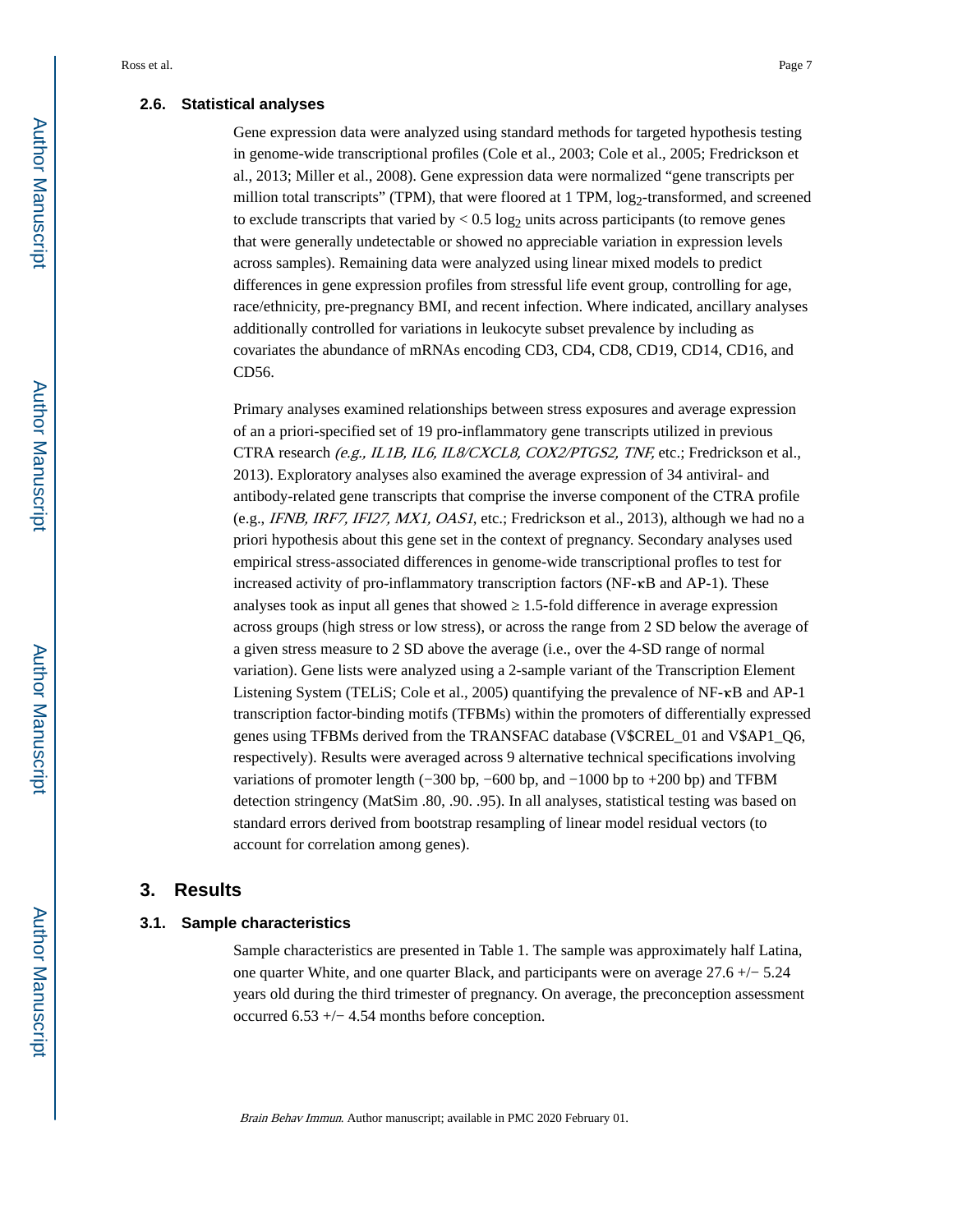#### **3.2. Stressful Life Events**

Number of stressful life events reported at the preconception and pregnancy assessments were significantly different,  $t(109) = 3.70$ ,  $p < .001$ , with participants reporting fewer stressful life events during their pregnancy ( $M = 2.66$ ,  $SD = 2.65$ ) compared to the year preceding the preconception assessment ( $M = 4.02$ ,  $SD = 3.29$ ). Using 3 or more stressful life events as a cut-point, 43% of participants were exposed to high levels of stressful events during pregnancy ( $n = 50$ ) and 60% were exposed to high levels of stressful events in the period prior to pregnancy  $(n = 67)$ . These are unusually high levels of stress compared to other samples but not unexpected given the nature of this sample (Dominguez et al., 2005). Over pregnancy, the most commonly reported stressful life events reported were partner relationship problems (28%), arguments with a specific person (26%), change in living arrangements (23%), serious illness or injury (20%), and death of a close friend or family member (17%). A similar pattern emerged for preconception stressful life events, with the addition of problems at work or school (25%) and loss of job, either for someone close or for self (44%).

#### **3.3. Pregnancy stressful life events and gene expression.**

In analyses controlling for age, race/ethnicity, pre-pregnancy BMI, and infection during pregnancy, prenatal blood samples from women who were exposed to high levels of stressful life events during pregnancy showed a significantly higher expression of pro-inflammatory genes than did samples from women exposed to low levels of stress,  $b = .168 \log_2 mRNA \pm$ SE .065, corresponding to a 13% increase on average,  $p = .019$  (see Figure 1). Similar results emerged in analyses controlling for the prevalence of major leukocyte subsets ( $b =$ . 204  $\pm$  .058, corresponding to 15% difference,  $p = .003$ ). No differences in expression of antiviral- or antibody-related genes as a function of stressful life events during pregnancy were found,  $b = .098 \pm .076$ ,  $p = .206$ .

Secondary analyses of 387 gene transcripts showing > 1.5-fold difference in expression in blood samples from women with high- vs. low-stressful event exposures implicated increased activity of the pro-inflammatory transcription factors, NF-κB and AP-1, in shaping the observed differences in gene expression (ratio of TFBMs in promoters of up- vs. down-regulated genes =  $2.28$ -fold  $\pm$  .15-fold for NF- $\kappa$ B,  $p < .001$ ; and 1.30-fold  $\pm$  .13 for AP-1,  $p = .040$ ; see Figure 2). To determine whether these results might be due solely to dichotomization of stressful event exposures, we repeated these analyses utilizing stressful event exposure as a continuous metric and found similar results (ratio of TFBMs in promoters of genes up-regulated > 2-fold over a 4-SD range of stressful event exposures vs. down-regulated = 1.28-fold  $\pm$  . 11-fold for NF- $\kappa$ B,  $p = .018$ ; and 1.51-fold  $\pm$  .12 for AP-1, p  $< .001$ ).

#### **3.4. Preconception stressful life events and gene expression.**

In contrast to stressful life event exposures during pregnancy, high levels of stressful life events during the preconception period showed no significant association with proinflammatory gene expression in later pregnancy,  $b = .006 \pm .072$ , corresponding to a 0.3% increase on average,  $p = .934$ ; see Figure 1. Associations between preconception stressful life events and pregnancy gene expression remained non-significant even after controlling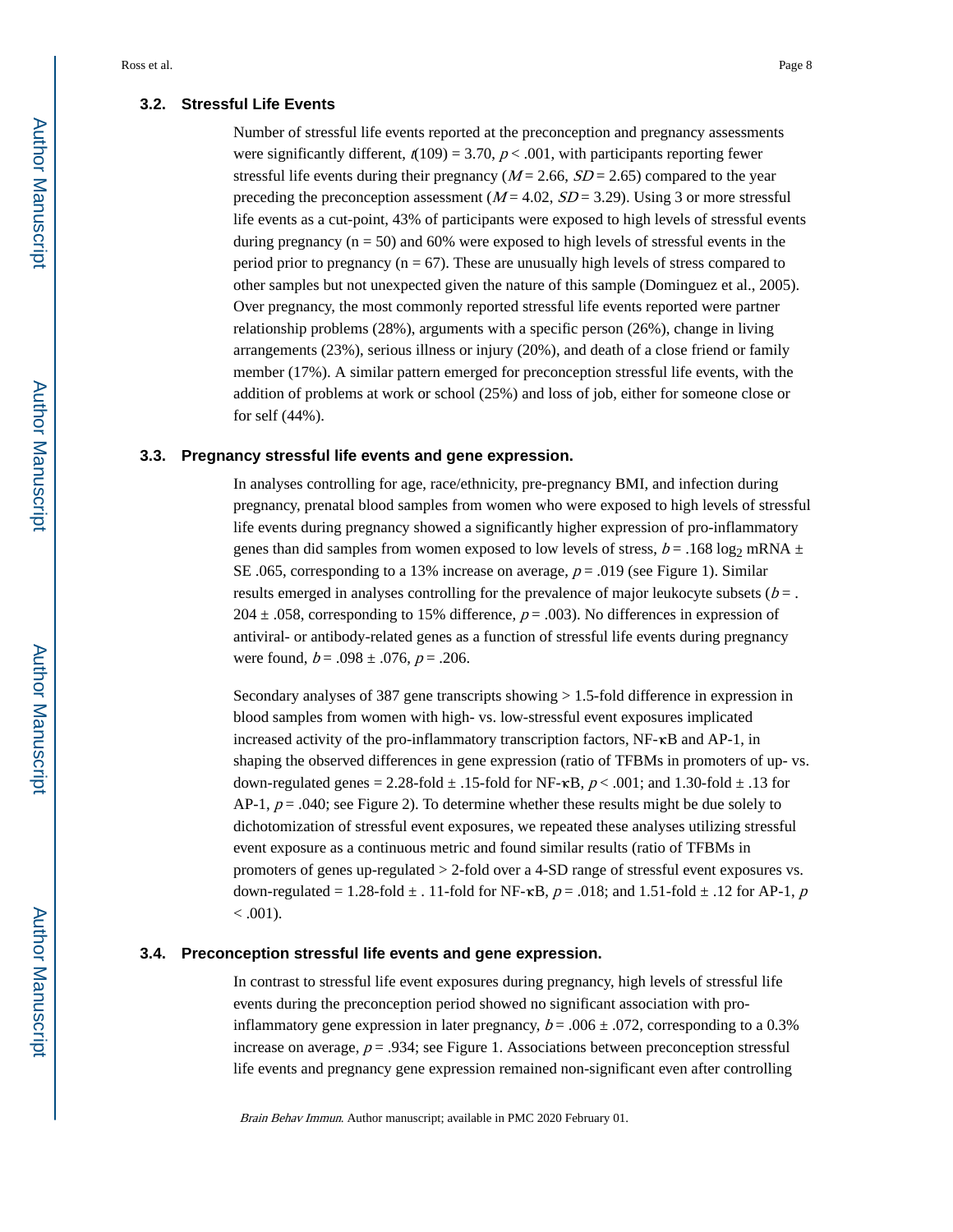for time between preconception and pregnancy assessments, or a time x stress interaction term. Similar non-significant results also emerged in analyses controlling for the prevalence of major leukocyte subsets,  $b = -.046 \pm .066$ ,  $p = .491$ . A non-significant trend toward elevated expression of antiviral- or antibody-related genes as a function of preconception stress exposure was found,  $b = .124 \pm .067$ ,  $p = .073$ . Secondary analyses also found no indication of differential NF- $\kappa$ B or AP-1 transcription factor activity,  $p = .436$  and .792, respectively.

#### **3.5. Differential effects of stressful life event timing.**

To test whether prenatal life events had an effect independent of any effect of preconception events, we conducted analyses examining both risk factors simultaneously. We continued to find an association between elevated pro-inflammatory gene expression and stressful life events during pregnancy,  $b = .182 \pm .070$ ,  $p = .018$ , but not stressful life events preconception,  $b = -.048 \pm .070$ ,  $p = .506$ . To further highlight the importance of the prenatal period compared to the preconception, the difference between stressful event exposure levels during preconception as compared to during pregnancy was associated with greater expression of pro-inflammatory genes,  $b = .115 \pm .053$ ,  $p = .044$ . However, the average level of stressful life event exposure at both time points was not a significant predictor of pro-inflammatory gene expression,  $b = .134 \pm .078$ ,  $p = .101$ .

# **4. Discussion**

This study examined the associations of preconception and prenatal stressful life events with immune cell gene expression during the third trimester of pregnancy. Our results indicate that prenatal, but not preconception, stress exposure is associated with increased proinflammatory gene expression during the third trimester of pregnancy. Compared to women with fewer stressful life events during pregnancy, those exposed to high stressful life events during pregnancy showed up-regulated expression of a pre-specified composite of proinflammatory genes. In addition, bioinformatics analyses implicated the pro-inflammatory transcription factors, NF-κB and AP-1, in driving stress-related transcriptional differences observed across the genome as a whole. In contrast, neither stressful life events experienced prior to pregnancy, either in separate models or tested independently of prenatal stressful life events, nor average preconception and prenatal stressful life events were associated with any differences in pro-inflammatory gene expression in late pregnancy.

These findings are consistent with a small amount of published research linking prenatal stress to altered immune function and increased expression of inflammatory biomarkers during pregnancy (Christian, 2015; Coussons-Read, 2012; Coussons-Read et al., 2012; Coussons-Read et al., 2007; Coussons-Read et al., 2005). Specifically, prenatal stress activates specific immune cell transcription control pathways, i.e. NF-κB and AP-1, which results in increased pro-inflammatory gene expression, and in turn drives increased prenatal peripheral inflammation and altered immune function, in a manner consistent with increased risk for preterm birth. These shed new light on the pathways through which stressful life circumstances may affect the risk for inflammation-related adverse pregnancy outcomes, such as preterm birth, through activation of pro-inflammatory immune cell gene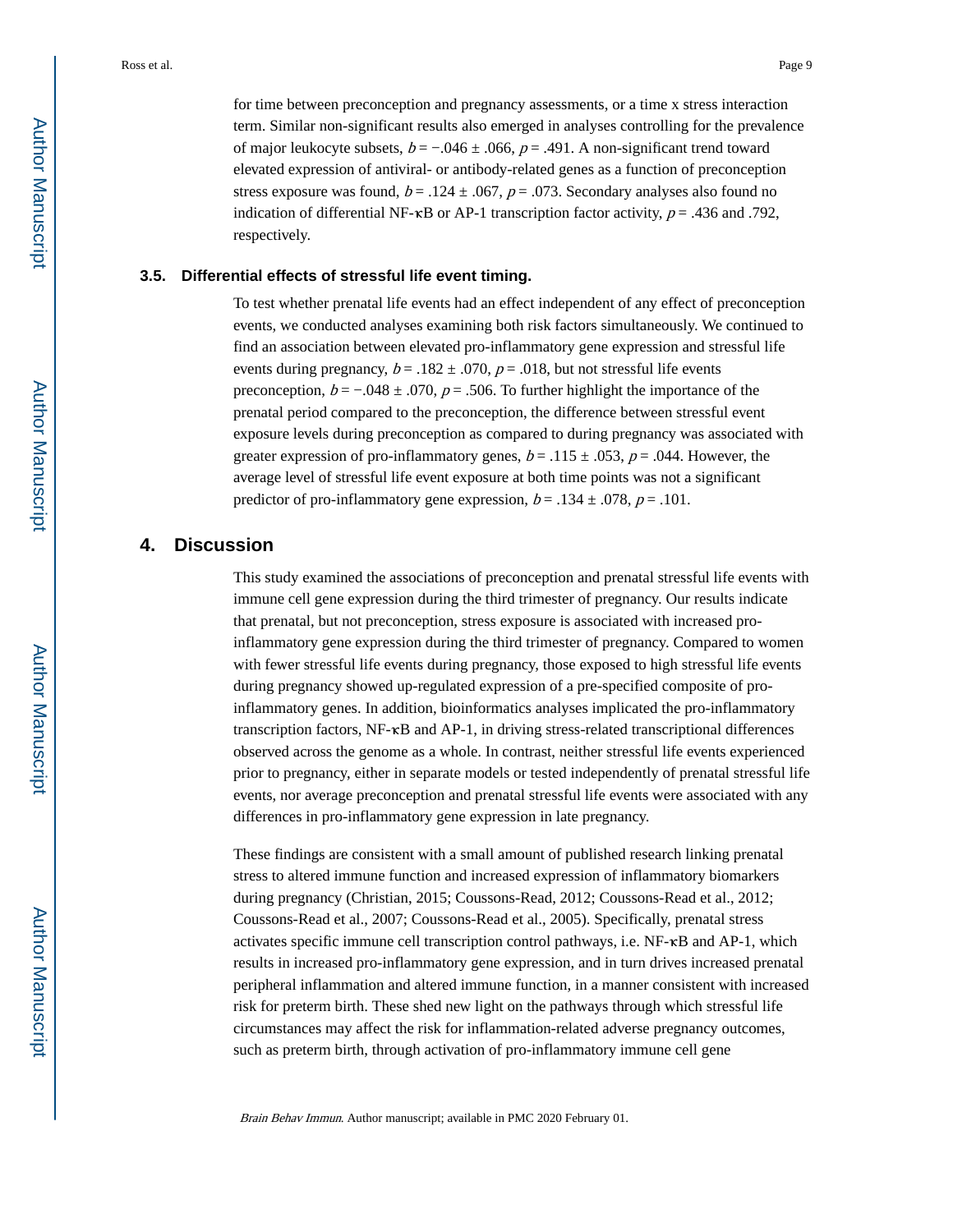transcription control pathways. Future research should expand this work by testing whether stress-associated changes in pregnancy pro-inflammatory gene expression are, in turn, reflected in peripheral inflammatory markers during pregnancy, are tied to activity in other physiological systems (e.g. HPA axis activity or immune cell resistance to glucocorticoids), or are associated with adverse pregnancy outcomes, such as preterm birth or low birthweight.

The present results are consistent with previous research linking adverse life circumstances to activation of the CTRA gene expression program in circulating immune cells (Cole, 2013, 2014). However, the stress-related transcriptional alterations observed here deviate from the classical CTRA profile in one notable respect: They did not involve any complementary reduction in antiviral and antibody-related gene expression, which is typically observed in consort with up-regulation of pro-inflammatory genes in the context of psychosocial adversity (Cole, 2013, 2014). It is possible that limited statistical power available in this study or use of a "nosier" measure of gene expression (dried blood spots verses venipuncture) undermined the detection of any decrement in antiviral and antibody-related gene expression. However, it is also possible that pregnancy represents a unique regulatory environment within the immune system, and that the stress-induced suppression of antiviral gene expression observed under non-pregnant conditions may be disrupted during pregnancy, e.g., as part of the broader set of immunologic adaptations required to initiate and maintain pregnancy (Mor and Cardenas, 2010). To address that hypothesis directly, future research will need to compare the transcriptional correlates of stress exposure in pregnant and non-pregnant women in parallel.

Preconception stressful life events were not associated with third trimester gene expression, either in separate models or in models including the effects of prenatal stressful life events. As such, we did not observe any evidence for a "programming" effect of preconception stressful life event exposure. This result is consistent with patterns observed by Strutz et al. (2014), but not by Class et al. (2015). This is of interest given that, on average, women reported more stressful life events experienced over the preconception period than over the pregnancy itself, and that women may become less emotionally reactive to negative life events, and thus stressful life events, during later pregnancy (Glynn et al., 2004). However, there are several possible reasons for why effects of preconception stressful life events were not detected for gene expression in the prenatal period. Most likely, the stressful life events occurring in the preconception period did not impact gene expression in our sample due to variability in the timing of the preconception year reported, and so for some of our participants preconception life events could have occurred long before conception. Thus, it remains possible that preconception stressors do exert an impact on gene regulation at the time of the stressor, but these effects are attenuated and not detectable here because other, more contemporaneous and proximal factors, i.e. prenatal stressful life events, came to dominate the physiological signaling dynamics that control gene transcription. Nonetheless, this distinction between the relevance of preconception vs. prenatal stress has significant implications for prevention strategies and whether intervention is needed prior to conception, as opposed to prenatally.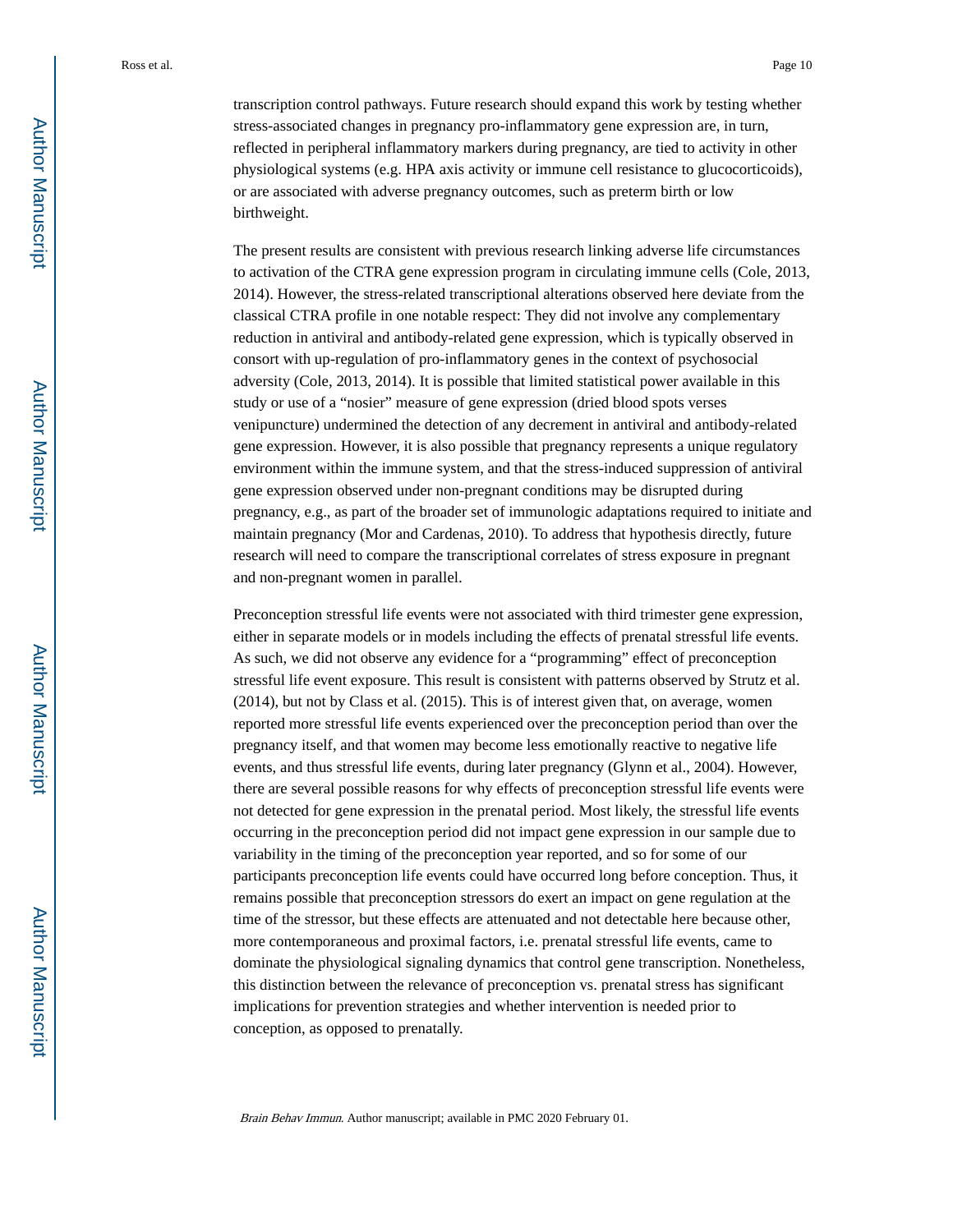Stress can be conceptualized in many ways. In this investigation, we chose to focus on life events due to timing of the assessments of life events. Now that a general relationship between life event exposure and gene regulation has been established in pregnancy, future research should extend these findings by taking a more comprehensive approach to stress. For example, this study treated all stressful life events equally, but certain kinds of stressors, such as those related to the social environment, may be more physiologically impactful than others. Furthermore, life events measures include both episodic and chronic stressors, and even episodic stressors have chronic aftermaths. For this reason, interview approaches to the measurement of stress have become the gold standard in which objective judges can categorize type and duration of stress (Brown and Harris, 1978; Hammen, 1991). Future research should take a more nuanced approach to measuring and conceptualizing stress, to better understand both acute and chronic stress and their independent and joint roles in pregnancy immune and inflammatory activity and function.

There are several limitations to consider. First, our sample size is relatively small compared to other studies in this research area. However, it consists of diverse, low-income women who are traditionally underrepresented in health research, which contributes to the value of our findings. Furthermore, we were able to take advantage of a rare prospective cohort that had both preconception and prenatal information on stressful life experiences. Second, gene expression data was derived from banked DBS, which tends to yield "noisier" transcriptome profiles than those derived from the larger blood volumes available from traditional venipuncture (McDade et al., 2016). However, this "noise" implies that any true differences will be harder to detect, which underscores the strength of the particular pro-inflammatory signal observed here and suggests that additional patterns may potentially be detected in future studies that use venipuncture blood samples. Third, this study is correlational, so the causal relationships among stress and pro-inflammatory gene expression remain to be defined in future intervention research (for a relevant example, see Miller et al., 2017). Fourth, this set of analyses was planned to test a limited number of a priori-specified genomic hypotheses; it is not powered to discover statistically significant associations involving individual genes, or associations involving any gene sets other than the CTRA profile. Future research using larger samples is required to support genome-wide hypothesisfree discovery analyses, and it is likely that other genomic correlates of stress exist besides those identified here. Finally, we explored links between preconception and prenatal stressful life events with pregnancy immune cell gene expression. However, early childhood trauma and stress, e.g. childhood abuse, is also associated with elevated markers of systemic inflammation (i.e., C-reactive protein) during pregnancy (Mitchell et al., 2018). As such, future research should also consider whether childhood stress is associated with pregnancy immune cell gene expression.

#### **4.1. Conclusions.**

In this sample of ethnically and racially diverse, low-income women, those who experienced higher stressful life events during pregnancy had third trimester immune cell gene expression patterns indicating up-regulation of pro-inflammatory genes and increased activity of NF-κB and AP-1. These results are consistent with the hypothesis that stress-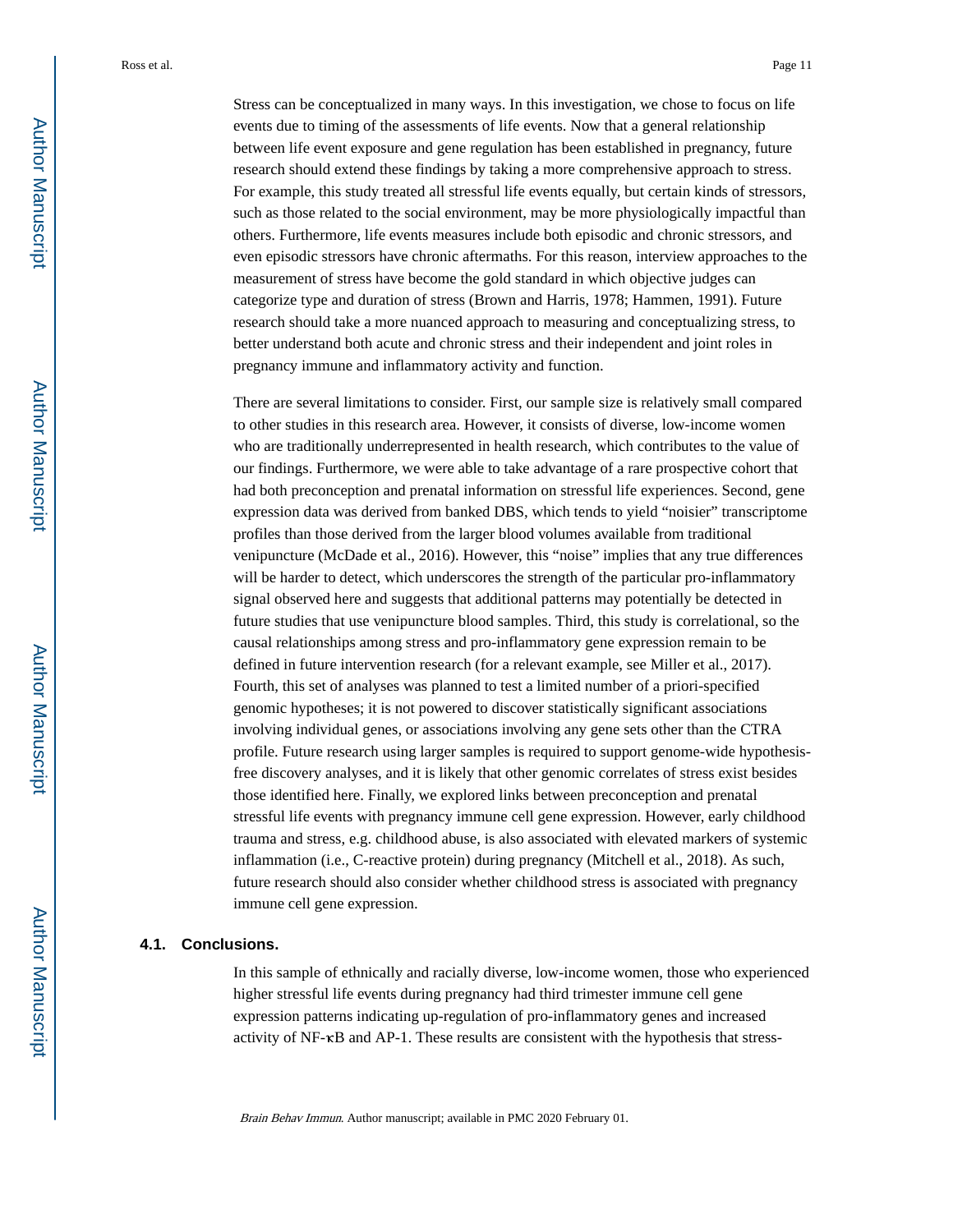induced activation of pro-inflammatory transcriptional pathways may increase risk for

inflammation-driven adverse pregnancy outcomes.

#### **Acknowledgements**

This study was conducted by Community Child Health Network (CCHN) through cooperative agreements with the Eunice Kennedy Shriver National Institute of Child Health and Human Development [UHD44207, U HD44219, U HD44226, U HD44245, U HD44253, U HD54791, U HD54019, U HD44226-05S1, U HD44245-06S1, R03 HD59584] and the National Institute for Nursing Research [U NR008929]. This project received support from the Cousins Center for Psychoneuroimmunology, UCLA Semel Institute. Dried blood spot RNAseq assays was supported by the USC-UCLA Biodemography Center [NIH P30 AG017265]. K. Ross and C. Dunkel Schetter were supported through the National Institute for Health [R01 HD073491] and Eunice Kennedy Shriver National Institute of Child Health and Human Development [R01 HD072021-01A1]. J. Carroll was supported by the National Institute on Aging [K01 AG044462 NIA] and NICHD [R01 HD 072021]

#### **References**

- Bowen JM, Chamley L, Keelan JA, Mitchell MD, 2002 Cytokines of the placenta and extra-placental membranes: roles and regulation during human pregnancy and parturition. Placenta 23, 257–273. [PubMed: 11969336]
- Brown GW, Harris TO, 1978 Social origins of depression: A study of psychiatric disorder in women. The Free Press, New York, NY.
- Cacioppo JT, Berntson GG, Sheridan JF, McClintock MK, 2000 Multilevel integrative analyses of human behavior: social neuroscience and the complementing nature of social and biological approaches. Psychol Bull 126, 829–843. [PubMed: 11107878]
- Charmandari E, Tsigos C, Chrousos G, 2005 Endocrinology of the stress response. Annual review of physiology 67, 259–284.
- Chen E, Miller GE, Kobor MS, Cole SW, 2011 Maternal warmth buffers the effects of low early-life socioeconomic status on pro-inflammatory signaling in adulthood. Mol Psychiatry 16, 729–737. [PubMed: 20479762]
- Christian LM, 2012a Physiological reactivity to psychological stress in human pregnancy: current knowledge and future directions. Progress in neurobiology 99, 106–116. [PubMed: 22800930]
- Christian LM, 2012b Psychoneuroimmunology in pregnancy: immune pathways linking stress with maternal health, adverse birth outcomes, and fetal development. Neurosci Biobehav Rev 36, 350– 361. [PubMed: 21787802]
- Christian LM, 2015 Stress and Immune Function during Pregnancy: An Emerging Focus in Mind-Body Medicine. Curr Dir Psychol Sci 24, 3–9. [PubMed: 25745279]
- Class QA, Khashan AS, Lichtenstein P, Langstrom N, D'Onofrio BM, 2013 Maternal stress and infant mortality: the importance of the preconception period. Psychol Sci 24, 1309–1316. [PubMed: 23653129]
- Class QA, Mortensen PB, Henriksen TB, Dalman C, D'Onofrio BM, Khashan AS, 2015 Preconception Maternal Bereavement and Infant and Childhood Mortality: A Danish Population-Based Study. Psychosom Med 77, 863–869. [PubMed: 26374948]
- Cole SW, 2013 Social regulation of human gene expression: mechanisms and implications for public health. Am J Public Health 103 Suppl 1, S84–92. [PubMed: 23927506]
- Cole SW, 2014 Human social genomics. PLoS Genet 10, e1004601. [PubMed: 25166010]
- Cole SW, Conti G, Arevalo JM, Ruggiero AM, Heckman JJ, Suomi SJ, 2012 Transcriptional modulation of the developing immune system by early life social adversity. Proc Natl Acad Sci U S A 109, 20578–20583. [PubMed: 23184974]
- Cole SW, Galic Z, Zack JA, 2003 Controlling false-negative errors in microarray differential expression analysis: a PRIM approach. Bioinformatics 19, 1808–1816. [PubMed: 14512352]
- Cole SW, Yan W, Galic Z, Arevalo J, Zack JA, 2005 Expression-based monitoring of transcription factor activity: the TELiS database. Bioinformatics 21, 803–810. [PubMed: 15374858]
- Coussons-Read ME, 2012 The Psychoneuroimmunology of Stress in Pregnancy. Current Directions in Psychological Science 21, 323–328.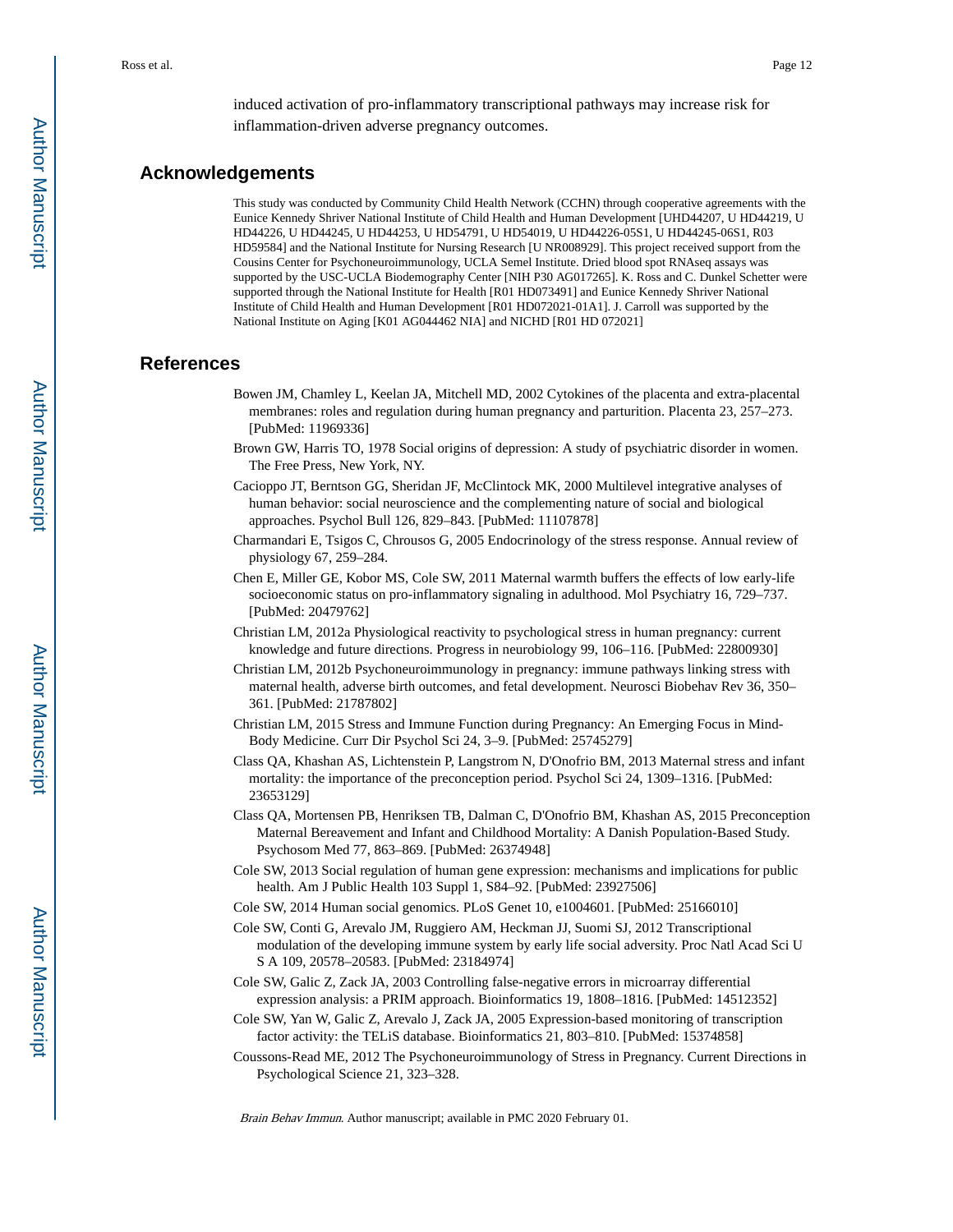- Coussons-Read ME, Lobel M, Carey JC, Kreither MO, D'Anna K, Argys L, Ross RG, Brandt C, Cole S, 2012 The occurrence of preterm delivery is linked to pregnancy-specific distress and elevated inflammatory markers across gestation. Brain Behav Immun 26, 650–659. [PubMed: 22426431]
- Coussons-Read ME, Okun ML, Nettles CD, 2007 Psychosocial stress increases inflammatory markers and alters cytokine production across pregnancy. Brain Behav Immun 21, 343–350. [PubMed: 17029703]
- Coussons-Read ME, Okun ML, Schmitt MP, Giese S, 2005 Prenatal stress alters cytokine levels in a manner that may endanger human pregnancy. Psychosom Med 67, 625–631. [PubMed: 16046378]
- Cunningham GF, Leveno KJ, Bloom SL, Hauth JC, Rouse DJ, Song CY, 2014 Williams Obstetrics. McGraw Hill Professional, New York.
- Denison FC, Roberts KA, Barr SM, Norman JE, 2010 Obesity, pregnancy, inflammation, and vascular function. Reproduction 140, 373–385. [PubMed: 20215337]
- Dizon-Townson DS, 2001 Preterm labour and delivery: a genetic predisposition. Paediatr Perinat Epidemiol 15 Suppl 2, 57–62. [PubMed: 11520400]
- Dominguez TP, Dunkel Schetter C, Mancuso RA, Rini CM, Hobel C, 2005 Stress in African American pregnancies: testing the roles of various stress concepts in prediction of birth outcomes. Annals of Behavioral Medicine 29, 12–21. [PubMed: 15677296]
- Dunkel Schetter C, 2011 Psychological science on pregnancy: stress processes, biopsychosocial models, and emerging research issues. Annu Rev Psychol 62, 531–558. [PubMed: 21126184]
- Dunkel Schetter C, Schafer P, Lanzi RG, Clark-Kauffman E, Raju TN, Hillemeier MM, Community Child Health N, 2013 Shedding Light on the Mechanisms Underlying Health Disparities Through Community Participatory Methods: The Stress Pathway. Perspect Psychol Sci 8, 613–633. [PubMed: 26173227]
- Ferguson KK, McElrath TF, Chen YH, Mukherjee B, Meeker JD, 2014 Longitudinal Profiling of Inflammatory Cytokines and C-reactive Protein during Uncomplicated and Preterm Pregnancy. Am J Reprod Immunol 72, 326–336. [PubMed: 24807462]
- Fredrickson BL, Grewen KM, Coffey KA, Algoe SB, Firestine AM, Arevalo JM, Ma J, Cole SW, 2013 A functional genomic perspective on human well-being. Proc Natl Acad Sci U S A 110, 13684– 13689. [PubMed: 23898182]
- Gargano JW, Holzman C, Senagore P, Thorsen P, Skogstrand K, Hougaard DM, Rahbar MH, Chung H, 2008 Mid-pregnancy circulating cytokine levels, histologic chorioamnionitis and spontaneous preterm birth. J Reprod Immunol 79, 100–110. [PubMed: 18814919]
- Glynn LM, Schetter CD, Wadhwa PD, Sandman CA, 2004 Pregnancy affects appraisal of negative life events. Journal of Psychosomatic Research 56, 47–52. [PubMed: 14987963]
- Greig PC, Murtha AP, Jimmerson CJ, Herbert WN, Roitman-Johnson B, Allen J, 1997 Maternal serum interleukin-6 during pregnancy and during term and preterm labor. Obstet Gynecol 90, 465–469. [PubMed: 9277663]
- Hammen C, 1991 Generation of stress in the course of unipolar depression. J Abnorm Psychol 100, 555–561. [PubMed: 1757669]
- Holt R, Timmons BC, Akgul Y, Akins ML, Mahendroo M, 2011 The molecular mechanisms of cervical ripening differ between term and preterm birth. Endocrinology 152, 1036–1046. [PubMed: 21209014]
- Irwin MR, Cole SW, 2011 Reciprocal regulation of the neural and innate immune systems. Nat Rev Immunol 11, 625–632. [PubMed: 21818124]
- McDade TW, K, M.R., R, L.F., Arevalo JM, Ma J, Miller GE, Cole SW, 2016 Genome-Wide Profiling of RNA from Dried Blood Spots: Convergence with Bioinformatic Results Derived from Whole Venous Blood and Peripheral Blood Mononuclear Cells. Biodemography Soc Biol 62, 182–197. [PubMed: 27337553]
- Miller GE, Chen E, Fok AK, Walker H, Lim A, Nicholls EF, Cole S, Kobor MS, 2009 Low early-life social class leaves a biological residue manifested by decreased glucocorticoid and increased proinflammatory signaling. Proc Natl Acad Sci U S A 106, 14716–14721. [PubMed: 19617551]
- Miller GE, Chen E, Sze J, Marin T, Arevalo JM, Doll R, Ma R, Cole SW, 2008 A functional genomic fingerprint of chronic stress in humans: blunted glucocorticoid and increased NF-kappaB signaling. Biol Psychiatry 64, 266–272. [PubMed: 18440494]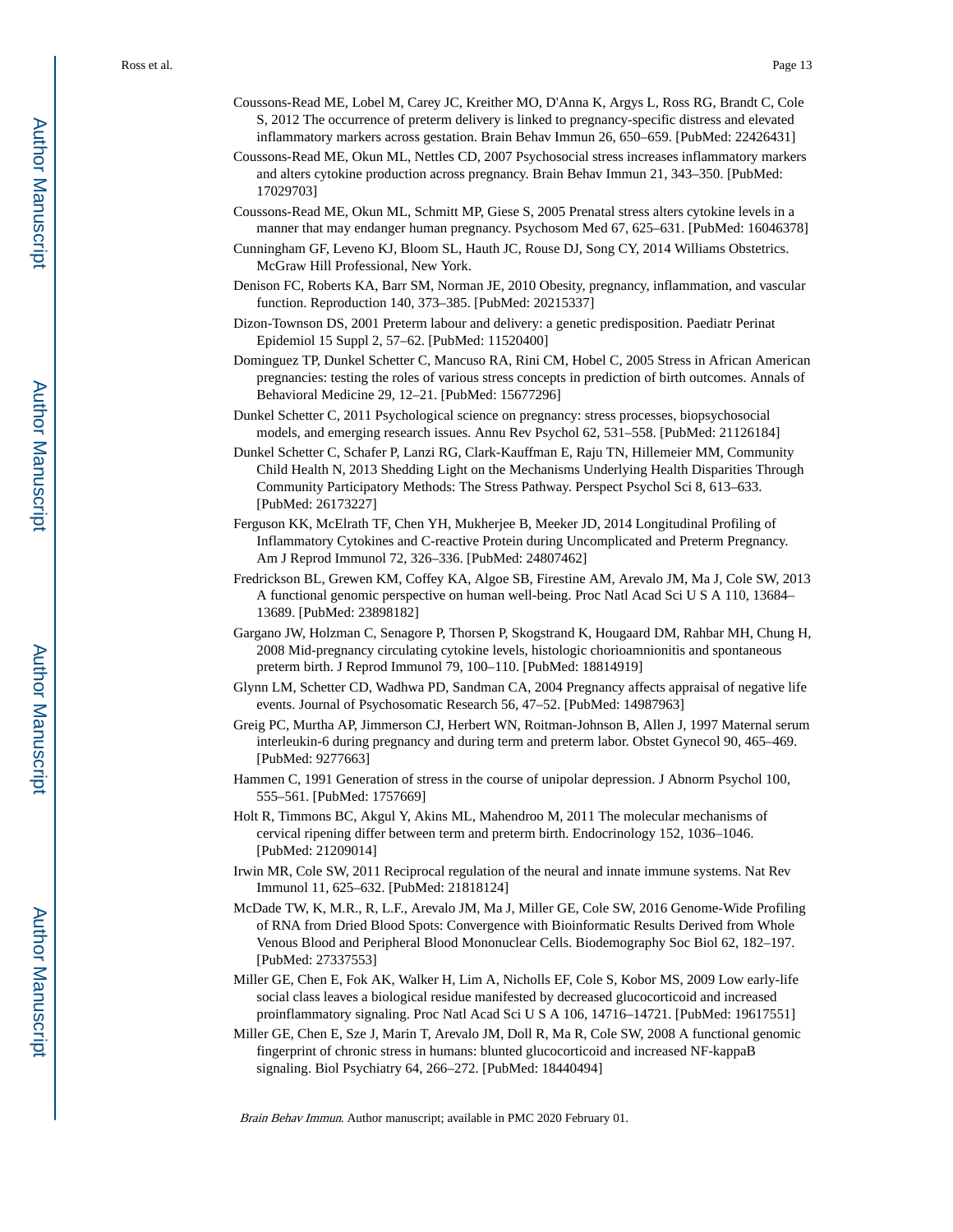- Miller GE, Culhane J, Grobman W, Simhan H, Williamson DE, Adam EK, Buss C, Entringer S, Kim KY, Felipe Garcia-Espana J, Keenan-Devlin L, McDade TW, Wadhwa PD, Borders A, 2017 Mothers' childhood hardship forecasts adverse pregnancy outcomes: Role of inflammatory, lifestyle, and psychosocial pathways. Brain Behav Immun 65, 11–19. [PubMed: 28450221]
- Mitchell AM, Porter K, Christian LM, 2018 Examination of the role of obesity in the association between childhood trauma and inflammation during pregnancy. Health Psychol 37, 114–124. [PubMed: 28967771]
- Mor G, Cardenas I, 2010 The immune system in pregnancy: a unique complexity. Am J Reprod Immunol 63, 425–433. [PubMed: 20367629]
- Murtha AP, Sinclair T, Hauser ER, Swamy GK, Herbert WN, Heine RP, 2007 Maternal serum cytokines in preterm premature rupture of membranes. Obstet Gynecol 109, 121–127. [PubMed: 17197597]
- Park JS, Park CW, Lockwood CJ, Norwitz ER, 2005 Role of cytokines in preterm labor and birth. Minerva ginecologica 57, 349–366. [PubMed: 16170281]
- Ramey SL, Schafer P, DeClerque JL, Lanzi RG, Hobel C, Shalowitz M, Chinchilli V, Raju TN, Community Child Health, N., 2015 The Preconception Stress and Resiliency Pathways Model: a multi-level framework on maternal, paternal, and child health disparities derived by communitybased participatory research. Matern Child Health J 19, 707–719. [PubMed: 25070734]
- Romero R, Espinoza J, Goncalves LF, Kusanovic JP, Friel LA, Nien JK, 2006 Inflammation in preterm and term labour and delivery. Semin Fetal Neonatal Med 11, 317–326. [PubMed: 16839830]
- Ross KM, Miller G, Culhane J, Grobman W, Simhan HN, Wadhwa PD, Williamson D, McDade T, Buss C, Entringer S, Adam E, Qadir S, Keenan-Devlin L, Leigh AK, Borders A, 2016 Patterns of peripheral cytokine expression during pregnancy in two cohorts and associations with inflammatory markers in cord blood. Am J Reprod Immunol 76, 406–414. [PubMed: 27615067]
- Sapolsky RM, Romero LM, Munck AU, 2000 How Do Glucocorticoids Influence Stress Responses? Integrating Permissive, Suppressive, Stimulatory, and Preparative Actions. Endocrine Reviews 21, 55–89. [PubMed: 10696570]
- Strutz KL, Hogan VK, Siega-Riz AM, Suchindran CM, Halpern CT, Hussey JM, 2014 Preconception stress, birth weight, and birth weight disparities among US women. Am J Public Health 104, e125–132. [PubMed: 24922164]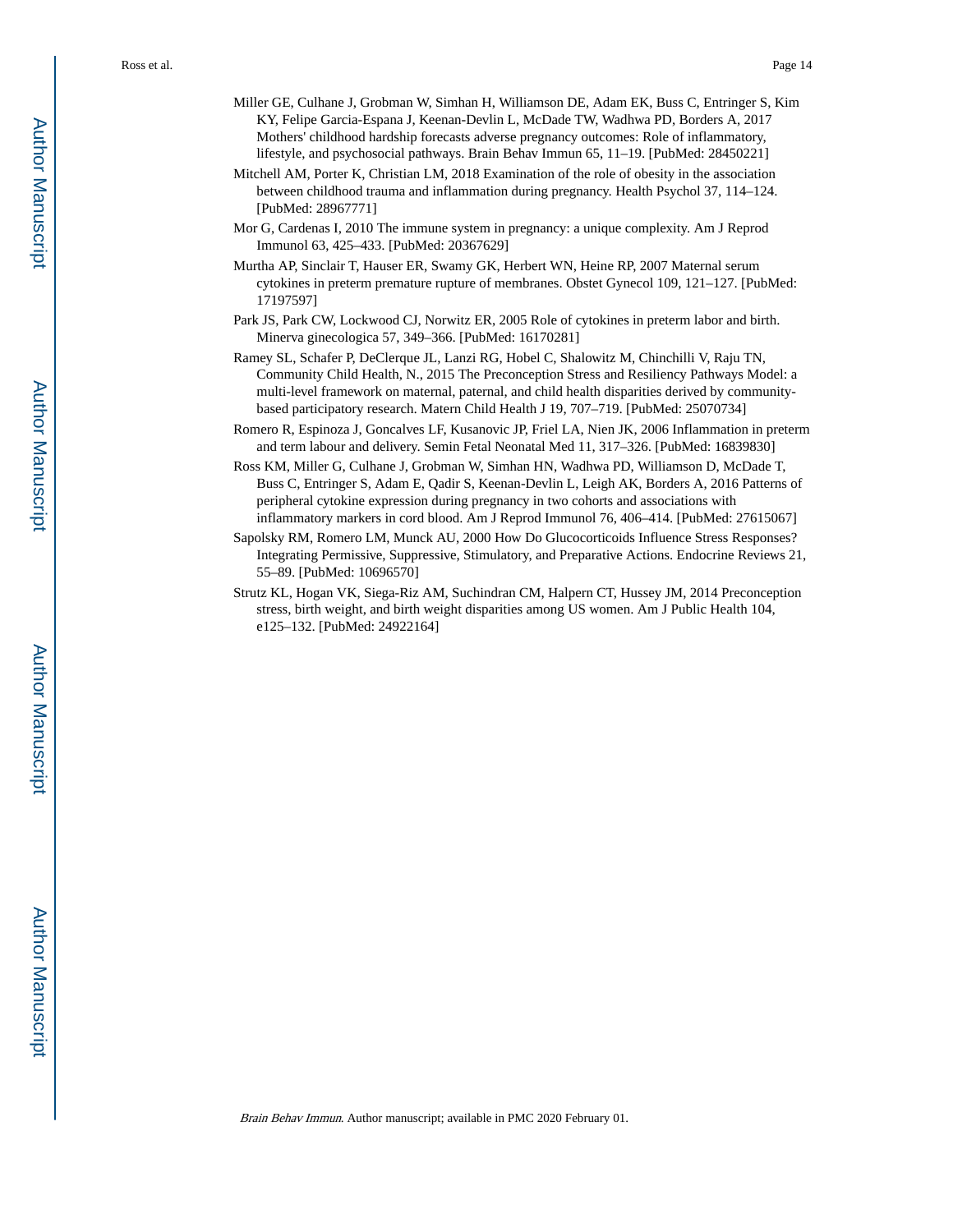# **Highlights**

**•** Prenatal life stress predicted third trimester pro-inflammatory gene expression

- **•** Pro-inflammatory gene expression patterns were regulated by NF-kB and AP-1
- **•** Preconception life stress was not associated with third trimester gene expression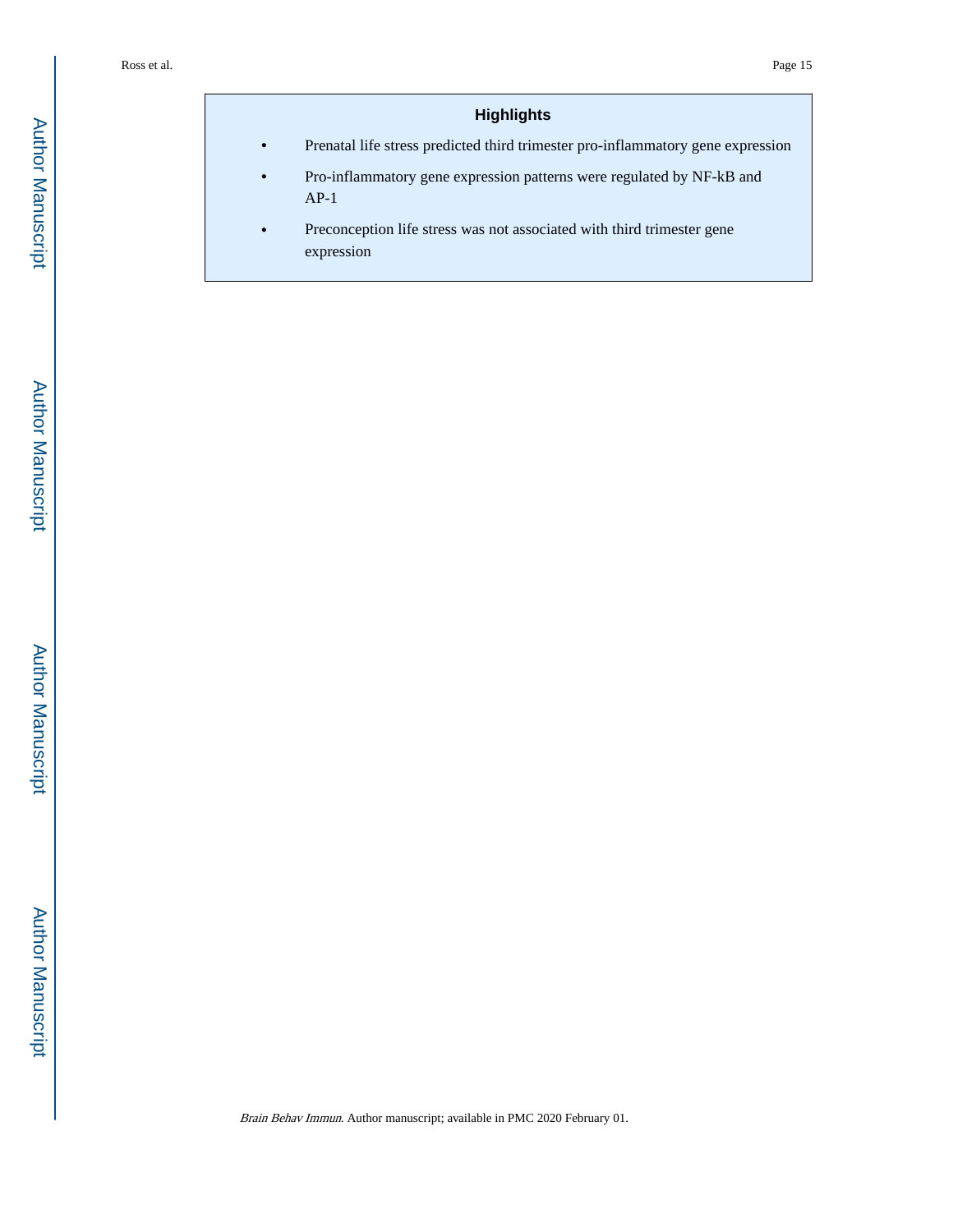

#### **Figure 1.**

During pregnancy, women exposed to high levels of stressful life events had higher proinflammatory gene expression compared to women exposed to low levels of stress. For the preconception period, however, no significant differences in third trimester proinflammatory gene expression emerged by stressful life event exposure. No differences in antiviral and antibody gene expression were detected by stressful life event exposure, either preconception or during pregnancy.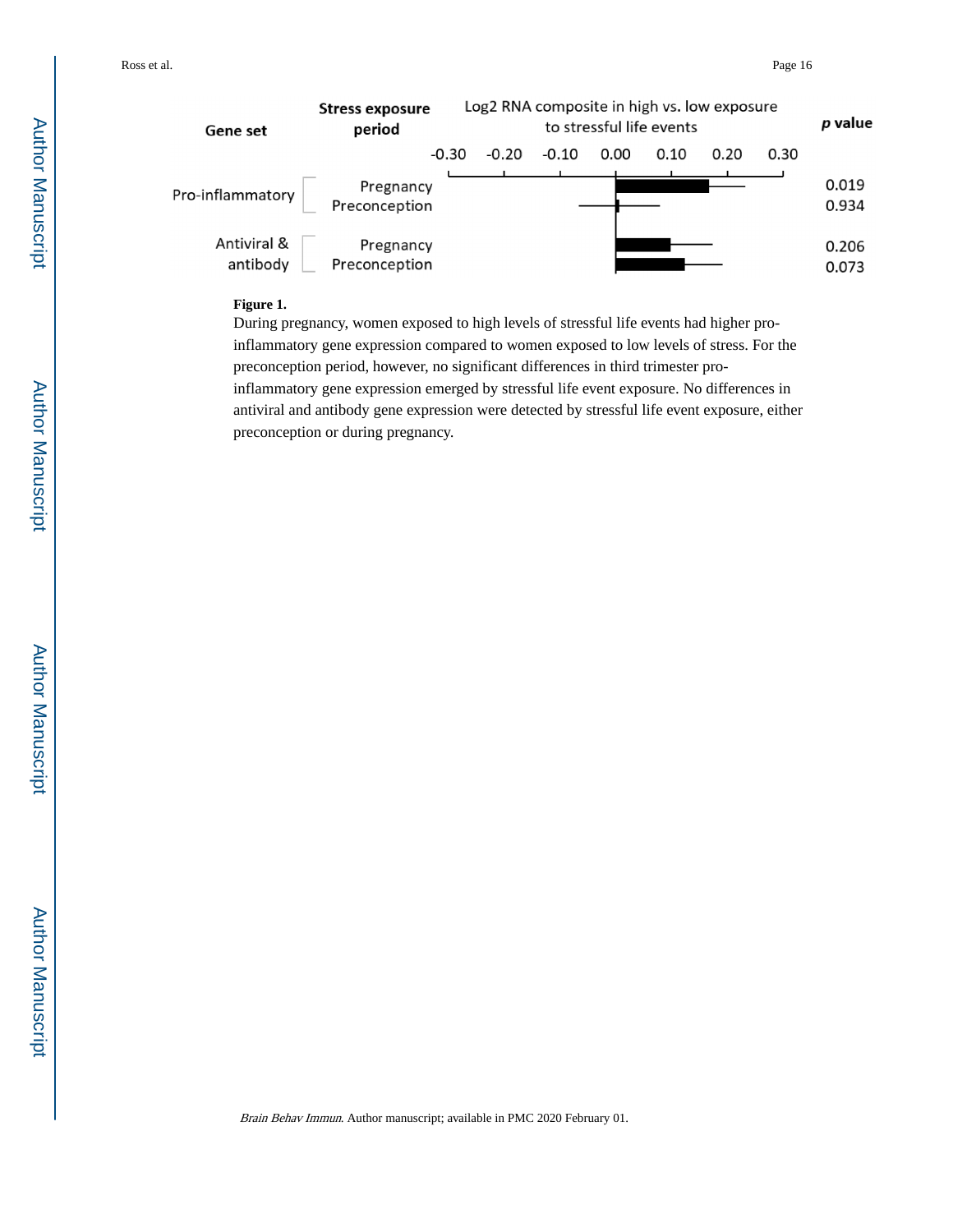$\overline{A}$ 



#### **Figure 2.**

Women who experienced three or more stressful life events during pregnancy, but not preconception, had up-regulated NK-κB and AP-1 transcriptional pathways, compared to women who experienced 2 or fewer prenatal stressful life events. Transcription factor binding motif (TFBM) ratios > 1 indicate up-regulation of a specified transcriptional pathway in high-stressful life events women.